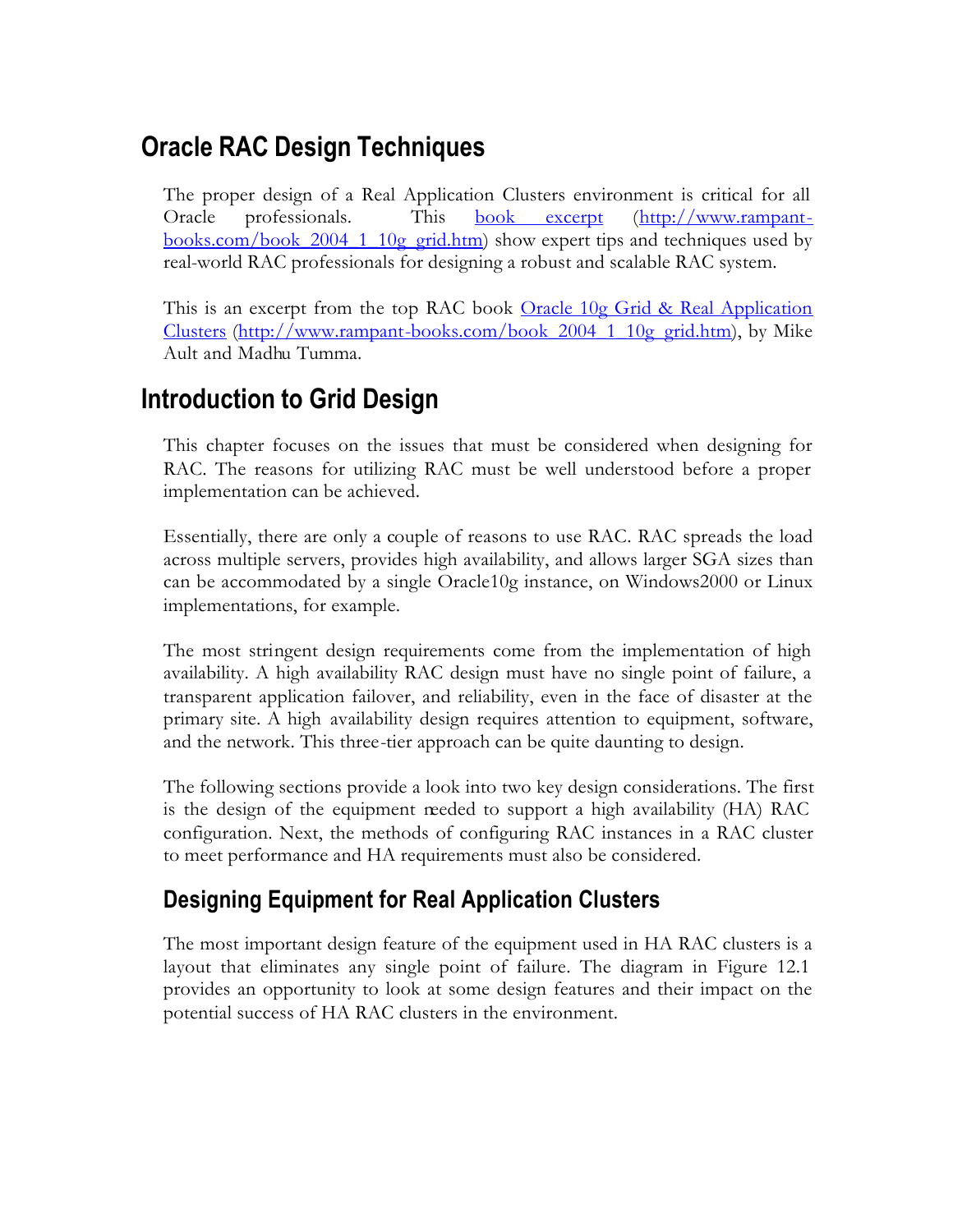

**Figure 12.1:** *Non-Redundant Configuration*

Figure 12.1 shows a typical RAC configuration. However, this configuration, other than the RAC cluster itself, has no redundancy and many single points of failure. The single points of failure are:

- Firewall
- <sup>n</sup> Application Server
- Fabric Switch
- SAN array

A failure of any one of these single points will result in system unavailability, no matter how well the RAC cluster itself is laid out, designed and tuned.

It is critical to ensure that there is no single point of failure in a high availability configuration. Figure 12.2 illustrates exactly what eliminating single points of failure means.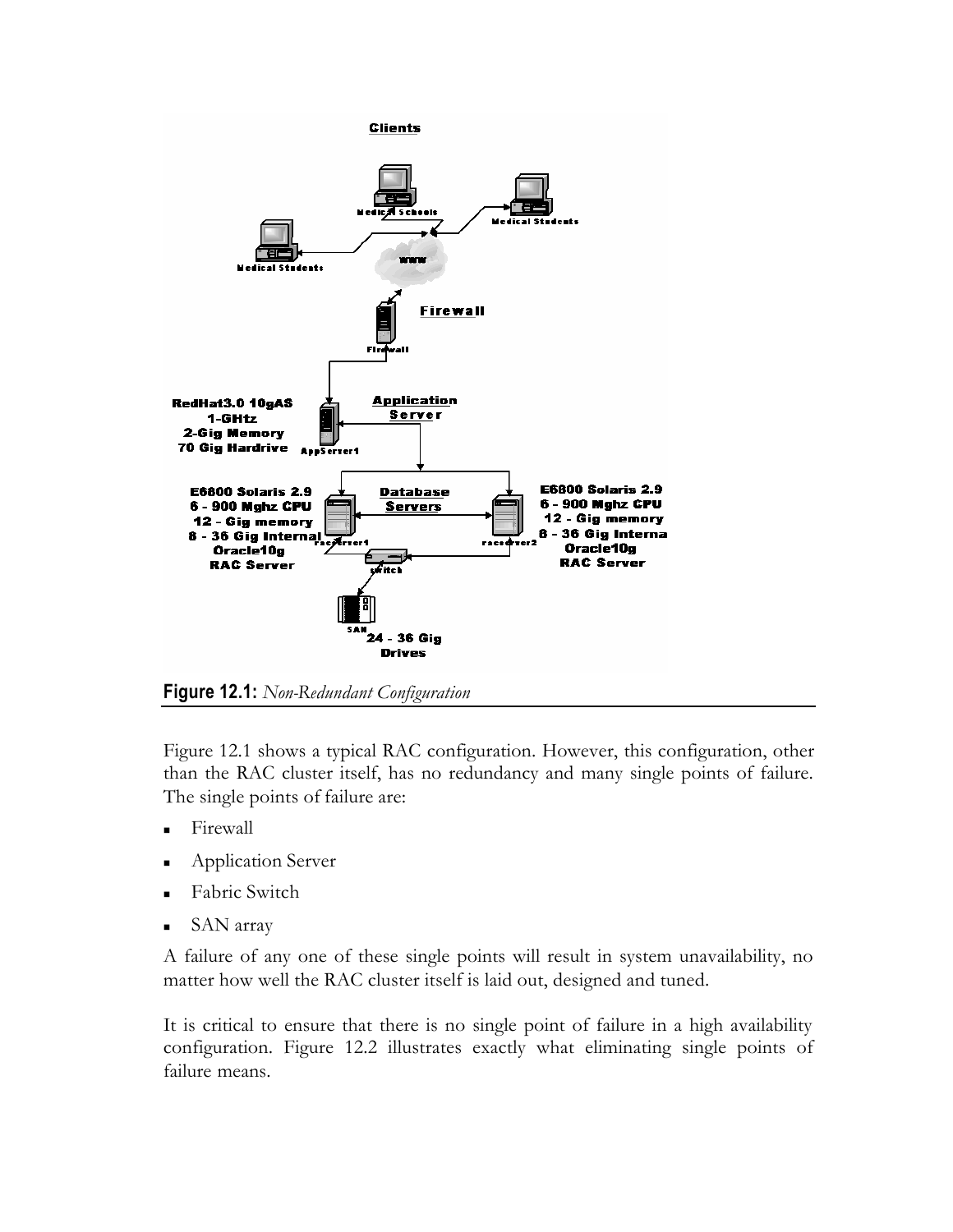

**Figure 12.2:** *Example of a Redundant RAC Configuration*

The system shown in Figure 12.2 has had the following redundancies added:

- <sup>n</sup> A second firewall with an independent connection to the web.
- A second application server.
- <sup>n</sup> A second fabric switch with redundant pathways.
- A second SAN array.
- A set of load balancers.
- <sup>n</sup> A geo-remote RAC Guard configuration.

Now, the single points of failure in Figure 12.1 have been eliminated. A third server has also been added, as well as a SAN array in a geographically remote location. This third server and SAN ensure that not even a disaster at the primary location will bring the application down. The application server and firewall for this third server are not shown and may not be required if the firewalls and application servers are in a different location from the database servers.

For highly active websites, the application servers may include web caches as well as OC4J servers. The servers that run OC4J are the building blocks of the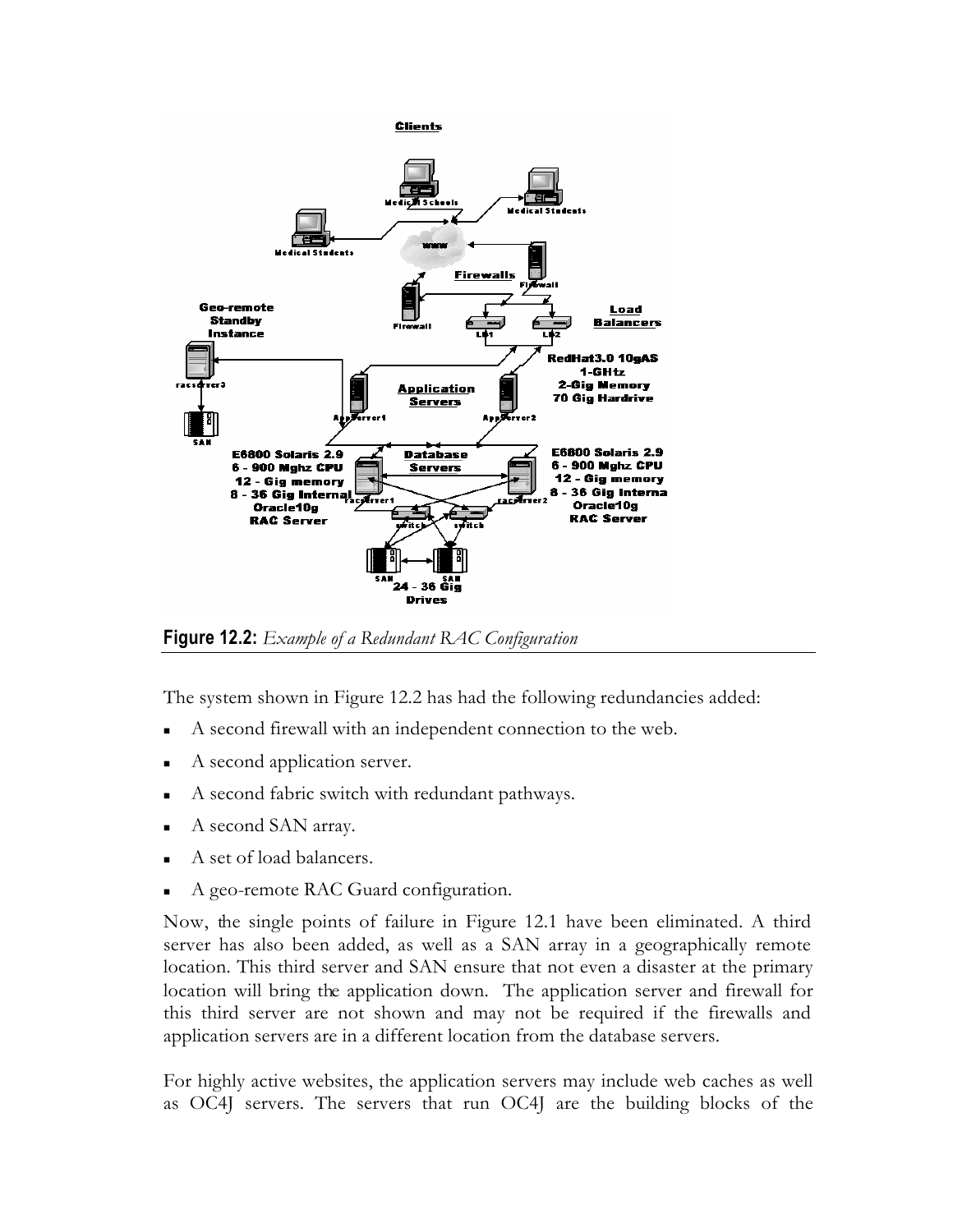application tier and provide the application service to the clients. OC4J is J2EE compliant and includes:

- <sup>n</sup> A JSP translator.
- A servlet container.
- An EJB container.
- Several other Java specifications.

OC4J clustering connects servers that run individual containers so that they act in tandem. This provides more availability and scalability than a single Oracle instance can provide. Additional OC4J instances can be added or removed transparently to increase scalability or do system maintenance. The OC4J cluster at the primary site has identical hardware, OS, application server software, and application-specific software to the secondary site. They are configured similarly in all respects.

By having Oracle10gAS Web Cache Cluster and load balancers in front of the OC4J clusters, performance, scalability, and availability of a web site are increased. Web Cache eliminates the need to repeatedly process requests on the application web server by storing frequently accessed URLs in memory. Multiple instances of Web Cache can be configured to run as members of a cache cluster. This provides:

- Higher scalability of the website by allowing more content to be cached and more client connections.
- Higher availability by detecting failures and failing over of caches.

Because each OC4J instance and cache cluster member is redundant on multiple sets of machines, problems and outages within a site are transparent to the client. The OPMN monitoring infrastructure ensures nearly uninterrupted availability of an application's services by automatically detecting and restarting failed components of the application tier or the Web Cache.

In Figure 12.2, the use of a RAC server platform capable of CPU partitioning is shown. This means that multiple CPUs, in systems like the E6800 from SUN, can be separated into virtual servers that act like independent servers. This partitions malfunctioning CPUs or memory, which is on the CPU cards in the E6800, and the rest of the server continues to work.

In addition, the SAN, perhaps a SUN T3, Hitachi or EMC Clariion or Symmetrix, can be configured using redundant disk configurations such as RAID-1, RAID5, or a combination, sometimes called plaid, of RAID1 and RAID5 that virtually eliminate downtime from the loss of a single disk. It should be stressed that application performance can suffer horribly from a disk failure during either a disk rebuild with installed spares or a rebuild of the information using parity information from the other disks in a RAID5 set.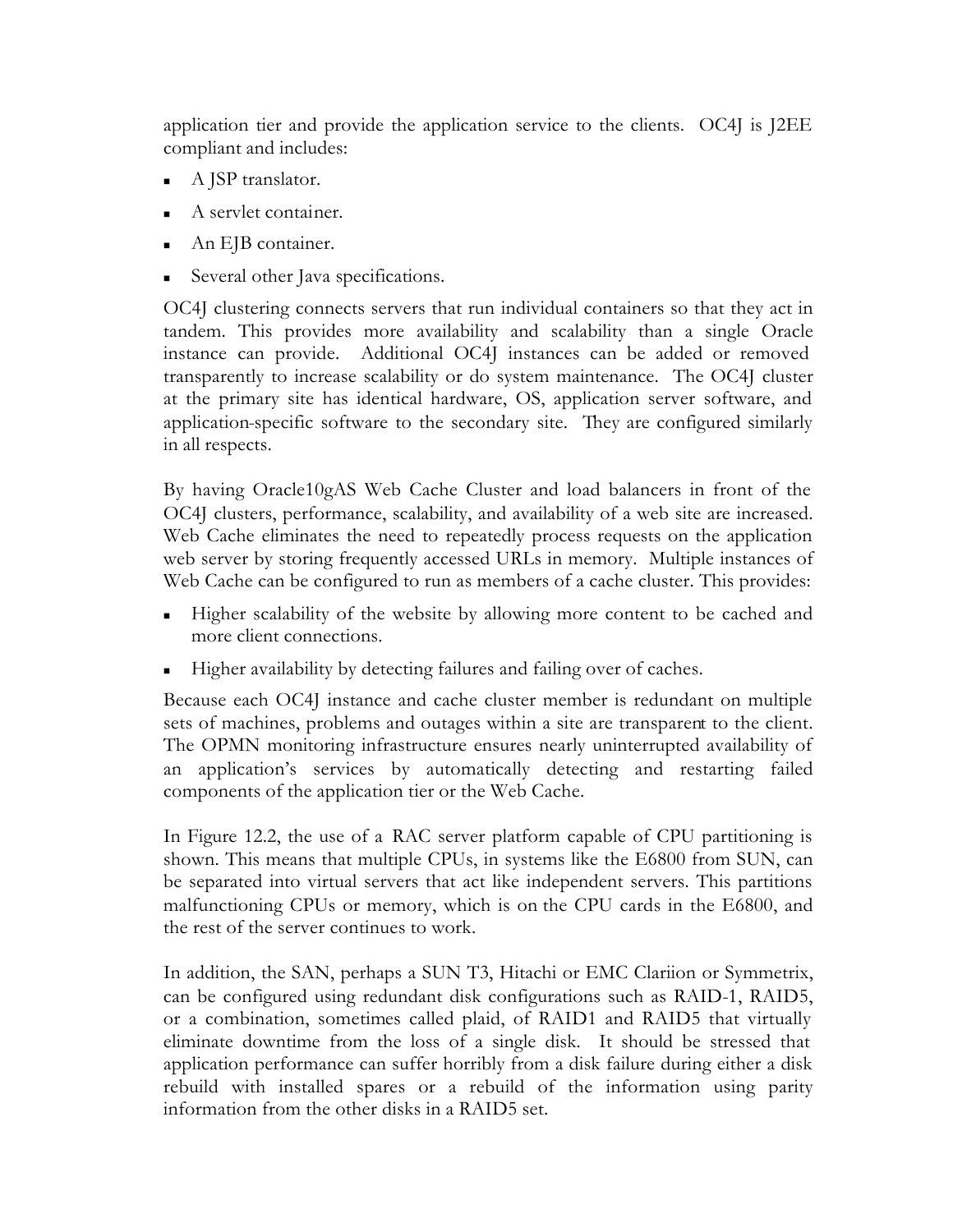# **What Are the Effects of Component Failure?**

This section will provide a quick look at the effects of component failure.

### **Failure of the Internet or Intranet**

While not a component that a DBA usually has control over, failure of the Internet connection, usually due to the provider having a failure, means no one outside the company can access the application. Failure of the intranet or internal networks means no one inside the company can access the application. These components, usually comprised of multiple components, should also have built in redundancy.

# **Failure of the Firewall**

The firewall acts as the gatekeeper between the company's assets and the rest of the world. If the database is strictly internal with no connection to the web, a firewall is not needed. If there is only one firewall, a failure will prevent anyone outside the firewall, such as the rest of the universe, from contacting the database. Internal users, those inside the firewall, may still have access and some limited processing can occur.

## **Failure of the Application Server**

The application server usually serves the web pages, reports, forms, or other interfaces to the users of the system. If there is only a single application server and it goes down, even if the database is fully functional, there is no application to run against it. A failed application server without redundancy means no one can use the database, even if all other components are still functional. This also applies to single web cache servers or OC4J servers.

## **Failure of the Database Server**

The failure of the database server is the one failure that is taken care of in a normal RAC configuration. Failure of a single database server leads to failover of the connections to the surviving node. While not a critical failure that will result in loss of the system, a single server failure means a reduction in performance and capacity. Of course, a catastrophic failure of both servers will result in total loss of service.

The servers will have disk controllers or interfaces that connect through the switches to the SAN arrays. These controllers or interfaces should also be made redundant and have multiple channels per controller or interface. In addition, multiple network interface cards (NICs) should also be redundant, with at least a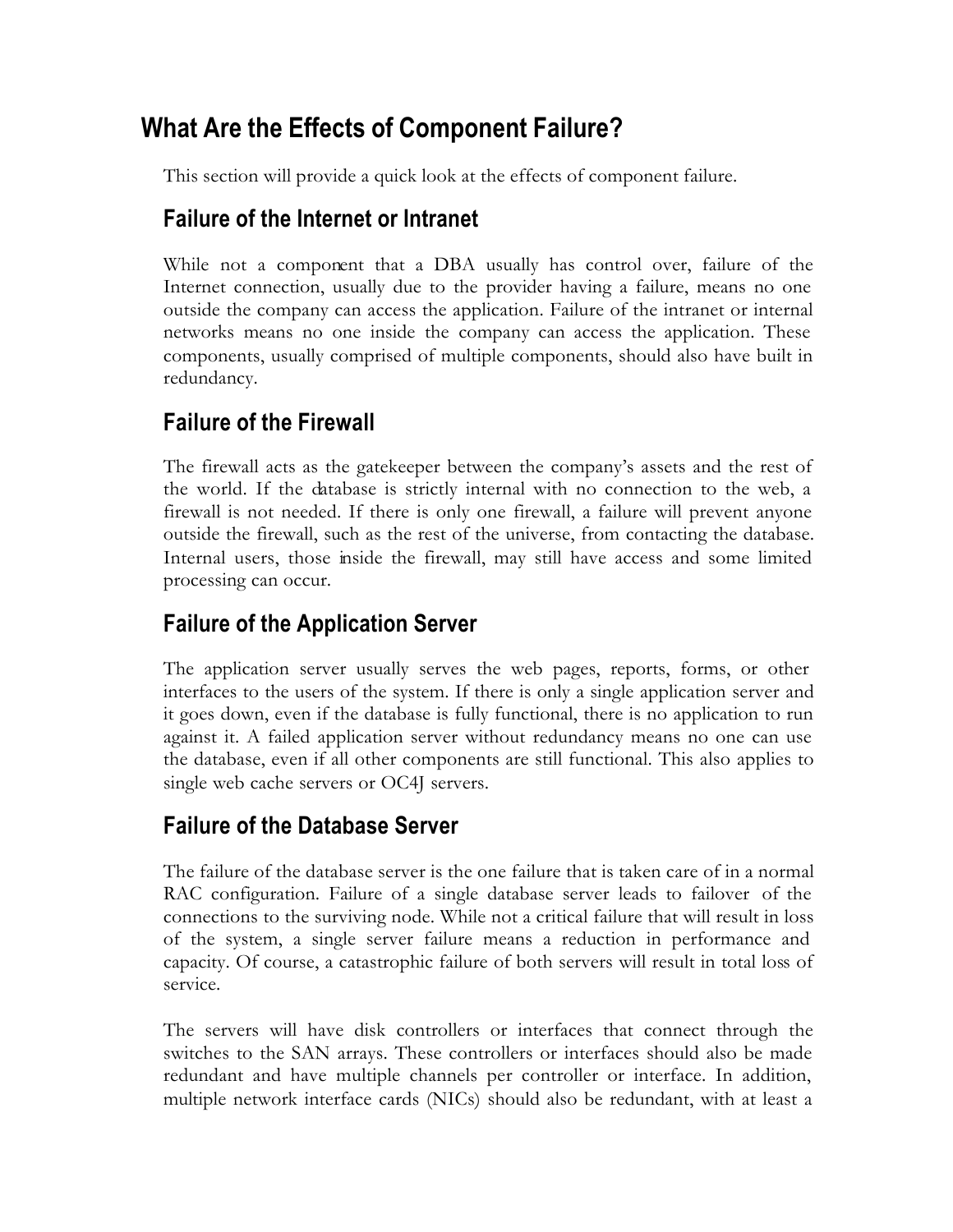single spare to take the place of either the network connection card or the cluster interconnect should a failure occur.

### **Failure of the Fabric Switch**

The fabric switch allows multiple hosts to access the SAN array. Failure of the fabric switch or other interconnect equipment can result in loss of performance or total loss of the application. If the SAN cannot be accessed, the database will crash and no one will be able to access it, even if all other equipment is functional.

## **SAN Failure**

SAN failure can come in many forms. Catastrophic failure will, of course, result in total loss of the database. Failure of a single drive, if there is no hot spare or if the hot spare has been utilized, will result in severe performance degradation, by as much as 400-1000 percent, in a RAID5 situation where the data on the failed drive has to be rebuilt on the fly from parity information stored on the other drives in the RAID5 set. Even if there is an available hot spare, it still takes time to rebuild this hot spare from the parity data on the other drives. During this rebuild, performance will suffer.

Usually, SANs are configured with disk trays or bricks of a specific number of drives. This is usually comprised of eight active and a single spare in each tray or brick. A single tray becomes an array, in the case of a RAID0+1 setup, the array will be striped across the eight drives and would be mirrored to another tray in the array. Failure of a RAID0+1 drive has little effect on performance, as its mirror drive takes over while the hot spare is rebuilt on an "on available" basis. In a RAID5 array, the eight drives are usually set up in a 7+1 configuration, meaning seven drives in a stripe set and one parity drive.

When a drive fails, there must be an immediate spare available to replace it, even if the hot spare is available. If the hot spare has already activated and a second drive is lost, the entire array is in jeopardy. Most of these arrays use hot pluggable drives, meaning they can, in time of failure, be replaced with the system running.

### **NICs and HBAs**

While not shown in the diagram, every component requires a connection to the others. This connection is usually via a network interface card (NIC) or host bus adapter (HBA) interface. These NIC or HBA interfaces should be the fastest possible, especially in the case of the cluster interconnect and disk connect. Failed NIC interfaces result in the loss of that component, unless a second NIC card is immediately failed over to. A failure of the HBA results in loss of connection to the disk array. At a minimum, a spare NIC and HBA for each and every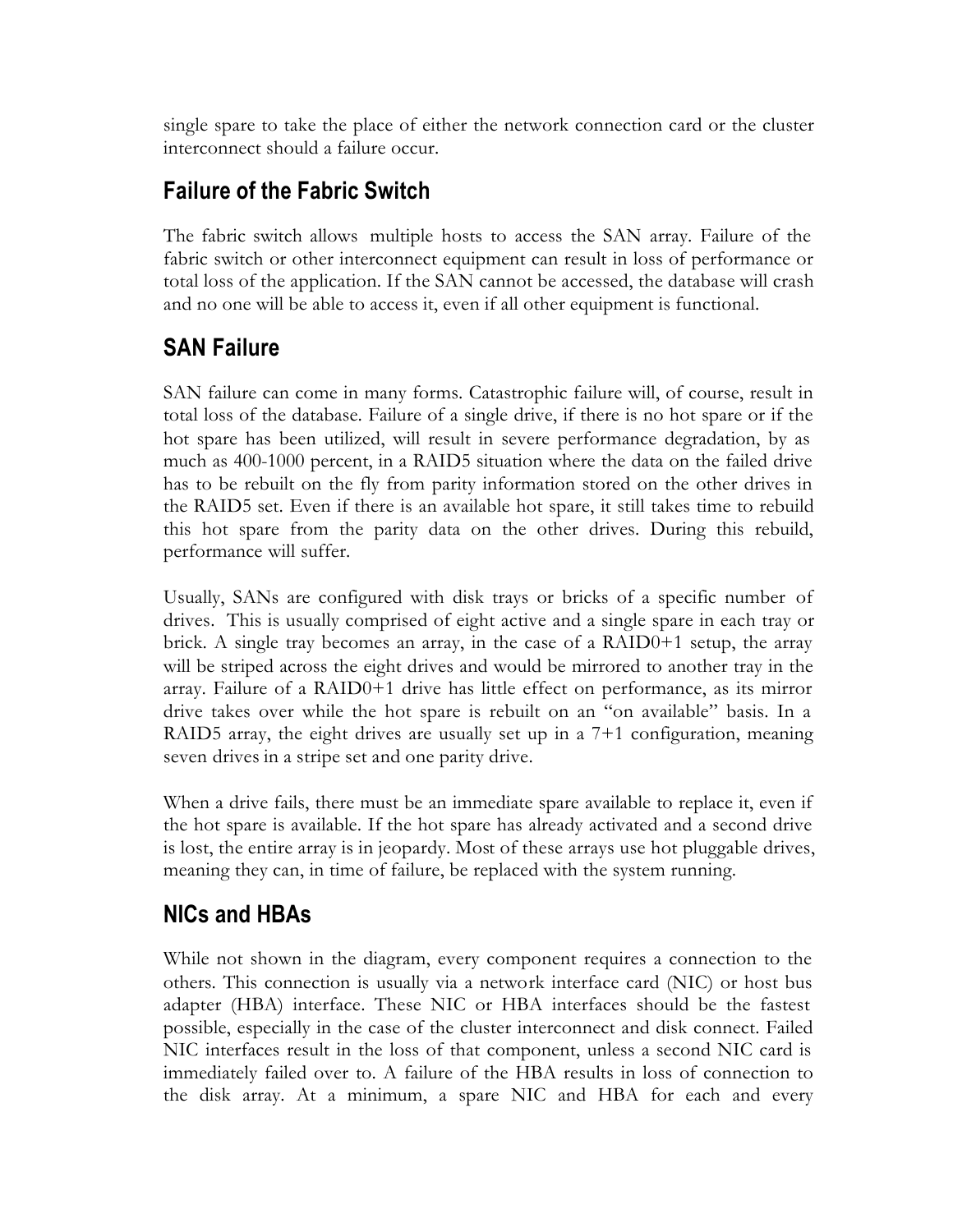component must be available. Wherever possible, use interchangeable NIC and HBA interfaces.

## **Provide Redundancy at Each Level**

It is easy to see that redundancy at the hardware level is vital. At each level of the hardware layout an alternate access path must be available. Duplicating all equipment and configuring the automatic failover capabilities of the hardware reduce the chances of failure to virtually nil. It is also critical to have spares on hand for non-redundant equipment such as NIC and HBA cards and interface cables.

By providing the required levels of redundancy, the system becomes highly available. Once there is an HA configuration, it is up to the manager to plan any software or application upgrades to further reduce application downtime. In Oracle Database 10g using grid control, rolling upgrades are supported, further increasing reliability. At the SAN level, appropriate duplication software such as Veritas must be used to ensure the SAN arrays are kept synchronous. Oracle Database 10g allows for use of the Oracle Automatic Storage Management or ASM. ASM allows for automated striping, backup and database flashback capability.

# **Designing for High Performance**

Designing for high performance means that every tier of the design must eliminate contention for resources. If there is no contention, each process gets the resources it needs to perform optimally. Resources fall into multiple categories: physical, as in disk and network; and internal, such as CPU speed and memory capacity. Designing for performance means utilizing these resources properly and not relying on memory or disk resources to make up for poor application design.

As with normal databases, the application design will drive performance. The finest equipment will not make up for a poor application design. In the days of Oracle Parallel Server (OPS), Oracle recommended partitioning the application data and the servers to make OPS perform. Now, Oracle salesmen insist that any application can be run with RAC, with no need for changes.

To add capacity, the solution is to just add a server and bingo, more capacity is provided and more users, no matter what they do with the application, can connect. This all sounds wonderful until the manual, Oracle9i Real Application Clusters Deployment and Performance, Release 1 (9.0.1)", Part No. A96598-01, Chapter 3, Scaling Applications for Real Application Clusters, and Chapter 4, Scaling Applications for Real Application Clusters, is consulted. There, Oracle recommends partitioning both the application data and the users to optimize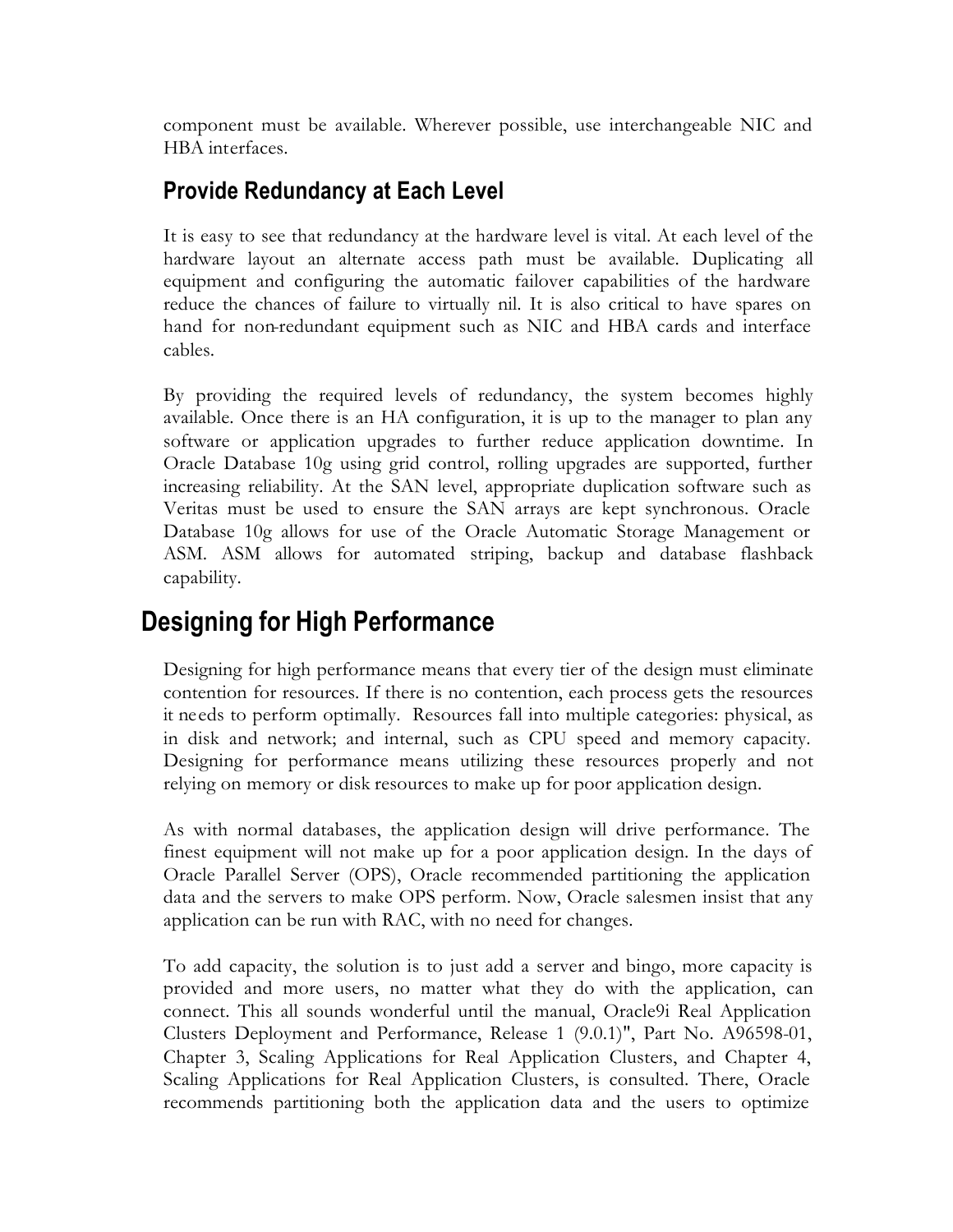performance. This unfortunate fact is omitted from the 9.2 and 10g versions of the manual which seems to indicate the automated tuning features of 9.2 and 10g relieve the DBA of this arduous task.

Of course, the difference is that now partitioning is based on reducing intra-node block pinging between instances over the cluster interconnects, instead of reducing disk pinging. At most, a factor of 40 improvements can be expected for the same application running on a RAC server versus an OPS-based server. Once the various system latencies are added, the speed difference between memory operations and disk operations falls to approximately a factor of 40 between a disk ping and an intra-node memory ping. The speed is dependent upon the speed of the interconnect. Still, a factor of 4000% (40) is nothing to sneeze at.

Designing applications for better performance on RAC involves:

- Assigning transactions with similar data access characteristics to specific nodes.
- <sup>n</sup> Creating data objects with parameters that enable more efficient access when globally shared.
- <sup>n</sup> Automating free space allocation and de-allocation through the use of locally managed tablespaces.
- <sup>n</sup> Automating block management through local freelist management.
- Using sequences properly by using sequence ranging triggers for each instance.
- <sup>n</sup> Optimizing all SQL in the application.
- <sup>n</sup> Understanding the workload on the system and planning the application to properly utilize resources.

These factors should be considered for proper application design one-by-one in order to see how they can be utilized to make RAC applications perform optimally.

### **Compartmenting Transactions to Specific Nodes**

One obvious method of reducing pings between instances is to isolate the transactions that use a specific data set to a specific server in the RAC cluster. For example, in a multiuse instance that contains multiple applications, isolate each application's user logins to a specific node. For example, sales users use the sales node, accounting uses the accounting node, and so on. In the case of a node failure, the users switch to one of the other nodes.

This compartmenting of transactions is difficult to implement for a large, multiuse RAC database where many different groups of users use each of the applications on the RAC cluster. In the case of a multi-use instance that is used by almost all corporate users, other techniques must be employed to optimize performance.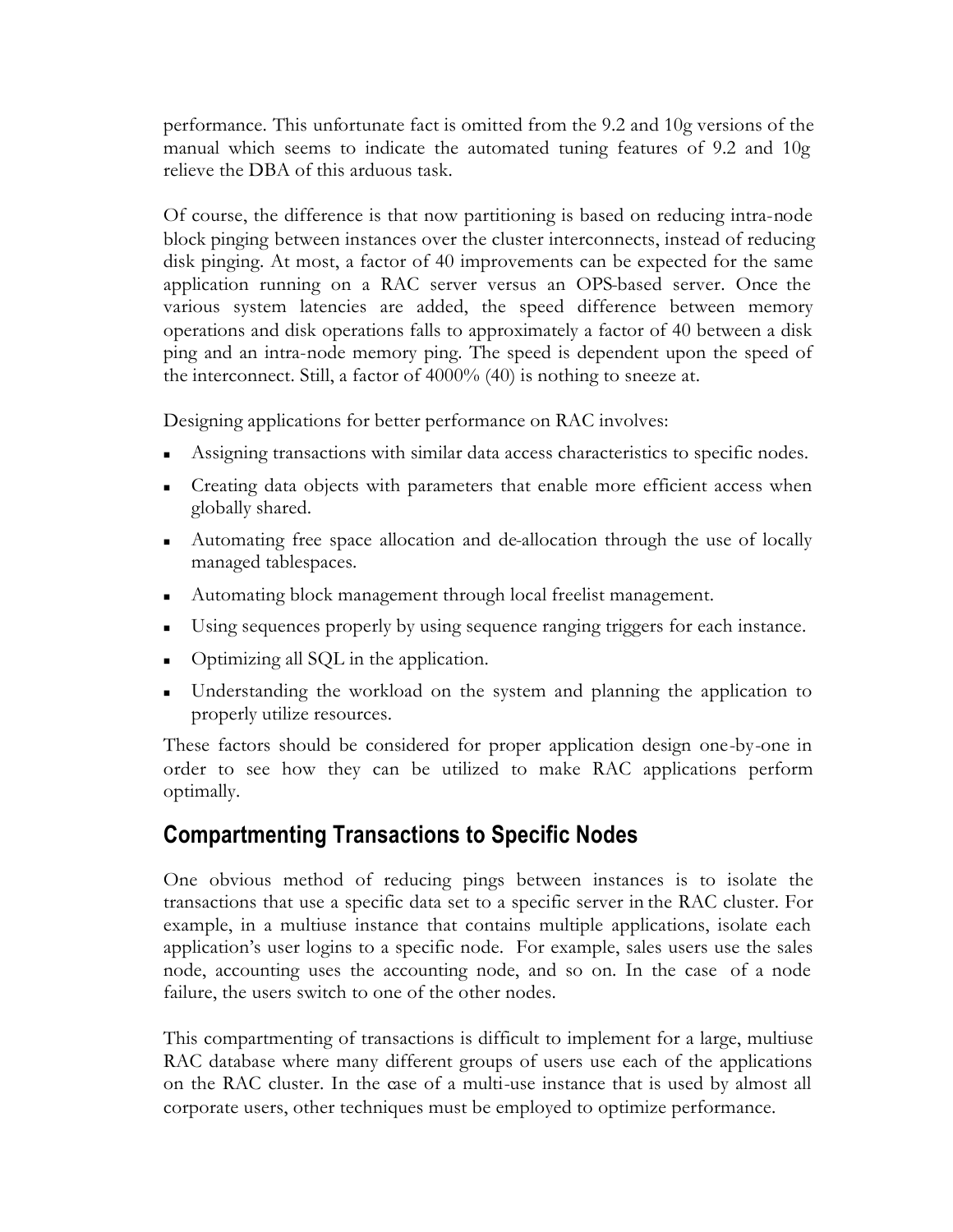# **Creating Efficient RAC Data Objects**

The creation of efficient RAC data objects entails using storage wisely in accordance with good RAC practices. Some of the good RAC practices, to put it quite frankly, waste disk and memory space to improve data sharing and dispersal characteristics.

An example of an efficient RAC object is one that is used by only a single instance at a time. To achieve this singularity of use, the rows-per-block (RPB) of the data object must be reduced. By reducing the RPB, the chances that multiple instances in the RAC cluster will require data in the same block are decreased. The following are several techniques that can be used to reduce the RPB in a RAC data object:

- Use a smaller block size for objects that will be used across several instances.
- <sup>n</sup> Adjust *pctfree* to restrict the RPB since a higher *pctfree* will reduce the RPB.
- Use data fillers, for example, CHAR data types can be used to artificially extend the size of a data row, thus reducing RPB.

Other techniques to improve the efficiency of data objects include:

- <sup>n</sup> Use as few indexes as possible to optimize data retrieval from the RAC data objects. Index node contention is the largest source of intra-node block pings, or as Oracle calls them, intra-instance block transfers. Index maintenance causes a great deal of intra-node pinging.
- <sup>n</sup> Use automated freelist management.
- <sup>n</sup> For high insert objects, pre-allocate extents to avoid dynamic space management. Assign allocated extents to specific instances. This avoids intrainstance block transfers during insert activity from multiple nodes. For example:

```
ALTER TABLE ad_proofs
ALLOCATE EXTENT ( SIZE 200K
DATAFILE '/usr/u01/oradata/addb/ad_file3.dbf'
INSTANCE 2);
```
- <sup>n</sup> Use locally managed tablespaces to avoid *uet\$* and *fet\$* block pinging between instances.
- <sup>n</sup> Use reverse-key indexes for indexes that may become right-hand indexes due to high insert rates. This removes the capability to use index scans. Use only when required.
- <sup>n</sup> Design indexes such that the clustering factor is as close to the number of used blocks as is possible. Testing various column orders in concatenated indexes does this. In single column indexes required for SQL optimization, consider reordering the table in index order to reduce clustering factor. This technique can result in hot blocks and is the reverse of the previous suggestion to use reverse-key indexes, which actually increases the clustering factor.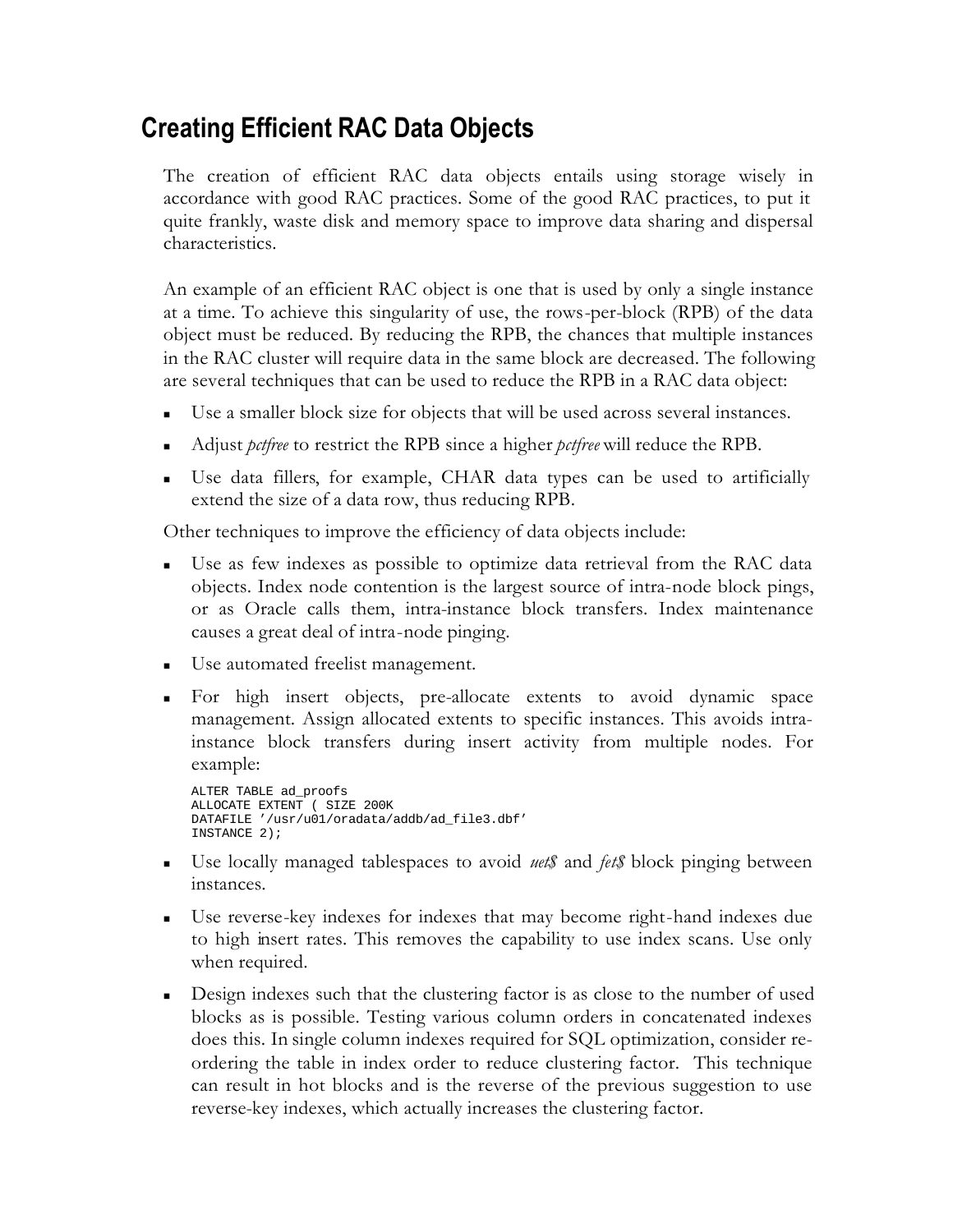This may seem perplexing, since some of the suggestions are contradictory. The correct approach depends on the specific tuning situation. In a situation where hot blocking is occurring in that multiple instances want the same index block because all of the current data entries are indexed there, randomizing the index nodes will reduce the possibility of intra-node index block pinging.

This is demonstrated in Figure 12.3 below. In the case where the data referenced in a single index block is needed by a single instance, the number of data blocks required is reduced by concentrating the data into as small a number of data and index nodes as possible. This reduces the intra-node pinging of data blocks. This is demonstrated in Figure 12.4. So in the first case shown in Figure 12.3, intra-node index block pinging is reduced, and in the second shown in Figure 12.4, the intranode pinging of data blocks is reduced. The appropriate technique will have to be determined for each tuning situation.



**Figure 12.3:** *Example of a Reverse Key Index*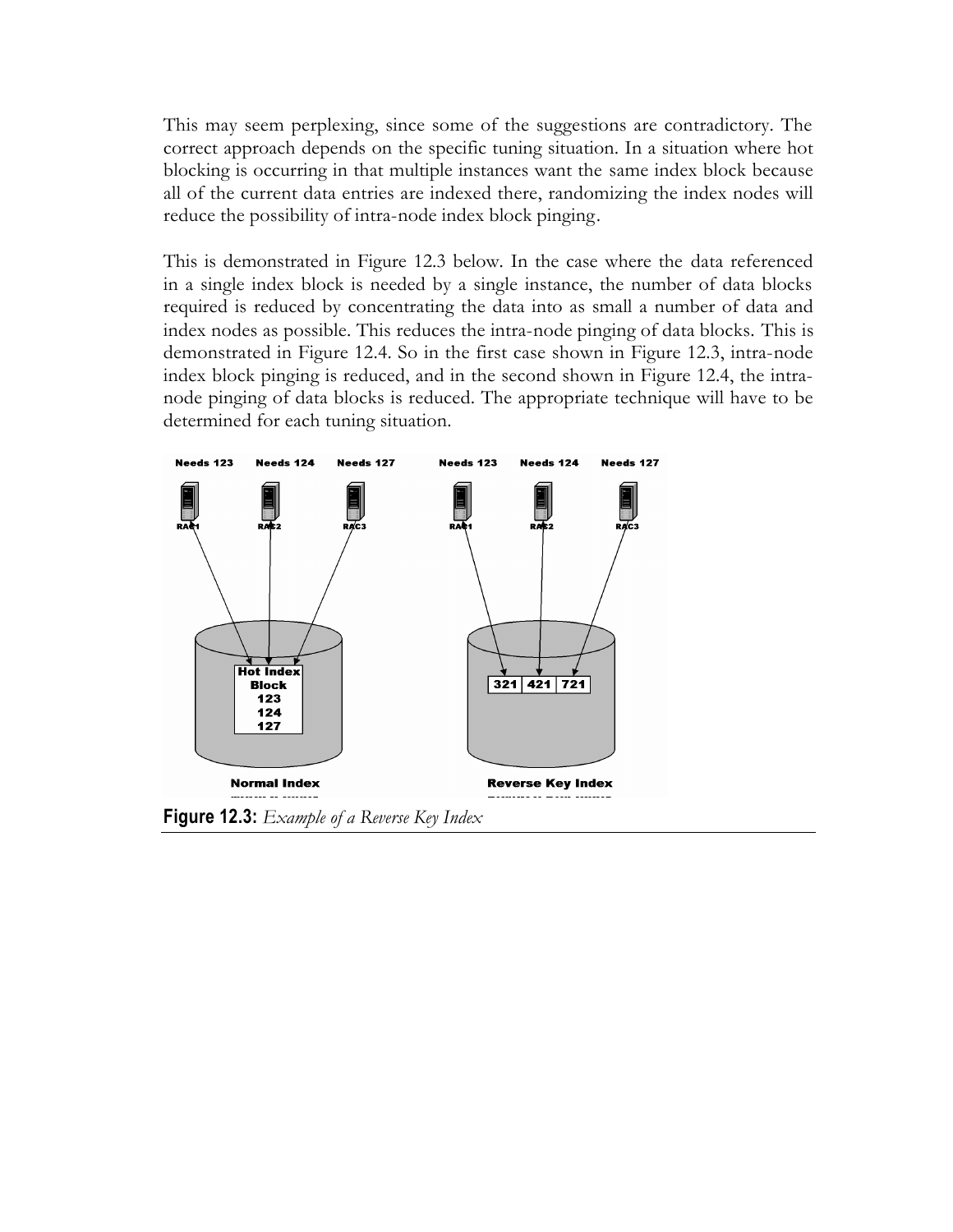

**Figure 12.4:** *Clustering Factor Affects*

Figure 12.3 illustrates that a hot index block, such as an index containing sequential data, by date or number, that is required by multiple nodes, increases the intra-node index block pinging, as the nodes transfer the index block to perform data lookups.

This demonstrates the effects of a poor clustering factor when the data in a table is poorly ordered, thus spreading data blocks containing index-sequential data across multiple instances. This random scattering of data into data blocks results in the possibility of multiple data blocks being required by a single instance to satisfy a range type query against a single index node. The result is the false pinging of data blocks between instances.

Neither situation is desirable. Use the reverse-key index method when multiple instances will require access to current data referenced in ascending numeric key or date key indexes. Use method two when data is usually accessed by an index range scan for specific periods from the individual instances. Method two is also good for concatenated indexes.

What about character-based indexes? By design, character-based indexes will always be random unless the table is sorted in character index order. This is because a character-based index organizes the data reference pointers in alphabetical order, while the data will usually be in natural insert order, based on the mean frequency charts for the specific language the database uses. Characterbased indexes will always be skewed towards those letters that appear most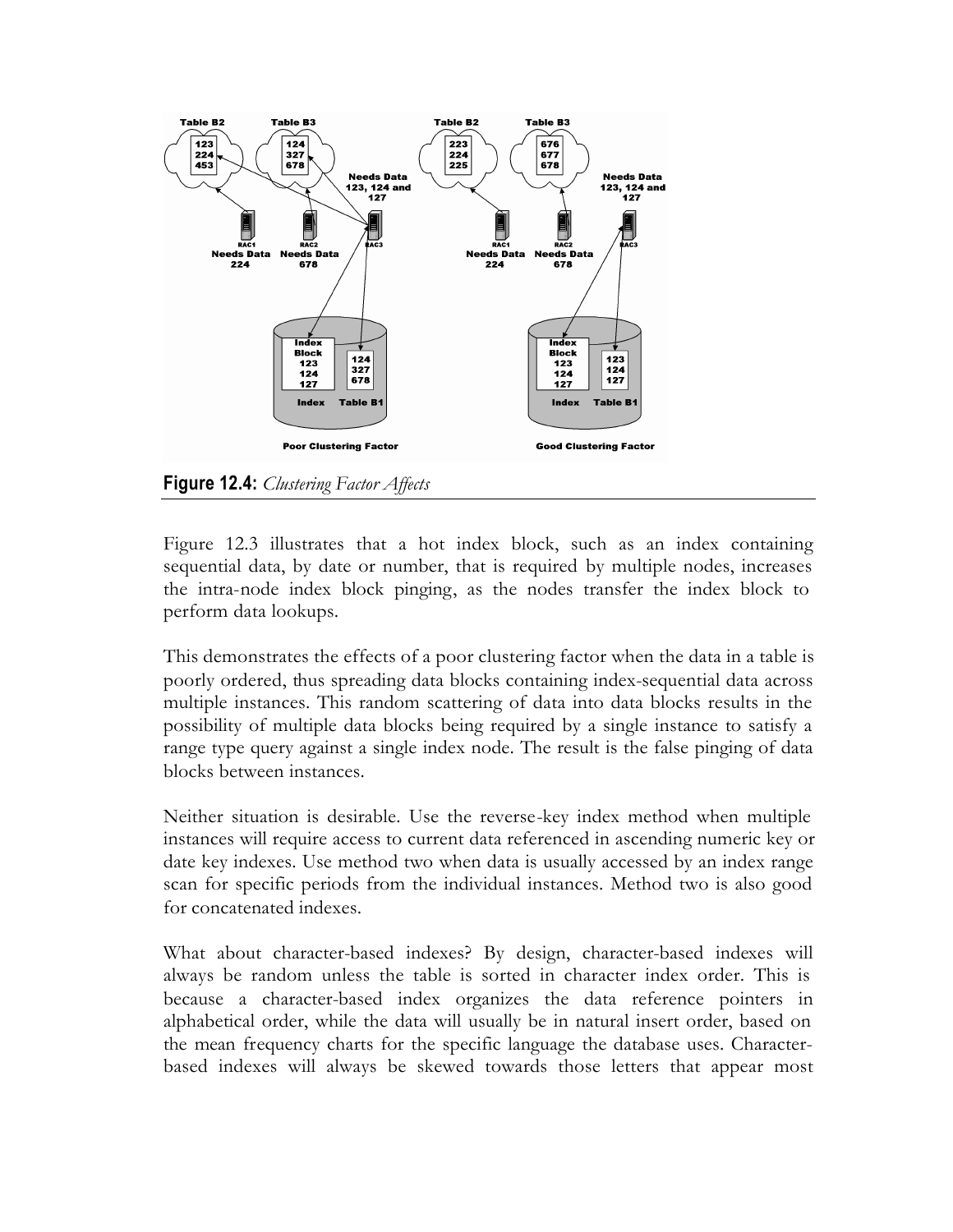frequently in the leading portions of the words for a given language. In English the letters N, R, S, L, and T lead the frequency charts.

# **Proper Sequence Usage**

If not used properly, sequences can be a major headache in RAC. Generally speaking, sequences should be either CACHED or ORDERED, but not both. The preferred sequence is a CACHED, non-ordered sequence. If the ordering of sequences is forced, performance in a RAC environment will suffer unless ordering the sequence to a single node in the RAC cluster isolates insert activity.

Another method to optimize the use of sequences is to use a staggered sequence insert trigger. A staggered sequence insert trigger is a specific constant added to the sequence value based on the instance number. This isolates each set of inserts and prevents inadvertent attempts to use the same sequence number. An example of a staggered sequence insert trigger is shown in the following script:

```
CREATE TRIGGER insert_EMP_PK
 BEFORE insert ON EMP 
 FOR EACH ROW
DECLARE
 INST_ID NUMBER;
  SEQ_NUM NUMBER;
  INST_SEQ_ID NUMBER;
BEGIN
 select 
    INSTANCE_NUMBER INTO INST_ID 
   FROM 
   V$INSTANCE;
   select 
    EMP_ID_SEQ.NEXTVAL INTO SEQ_NUM
   FROM 
   DIJAL;
   INST_SEQ_ID:=(INST_ID-1)*100000 + SEQ_NUM;
   :NEW.EMP_ID:=INST_SEQ_ID;
END;.
```
A staggered sequence trigger will insert the values into indexes such that each instance's values are staggered to prevent index node intra-node transfers. The formula to allow this is:

index key = (instance\_number -1)\* 100000+ Sequence number

Generally, sequences can be cached with cache values as high as 200 in RAC. This is much higher than for a regular Oracle instance. If there is insufficient caching, contention can result and will show up as an increase in service times. If there are performance problems due to sequences, the *row cache locks* statistics in the *v\$system\_event* view should be examined to determine whether the problem is due to the use of Oracle sequences. This is discussed in the following points:

<sup>n</sup> A problem with sequences is indicated in a *v\$system\_event* as an extended average wait time for *row cache locks* in the range of a few hundred milliseconds.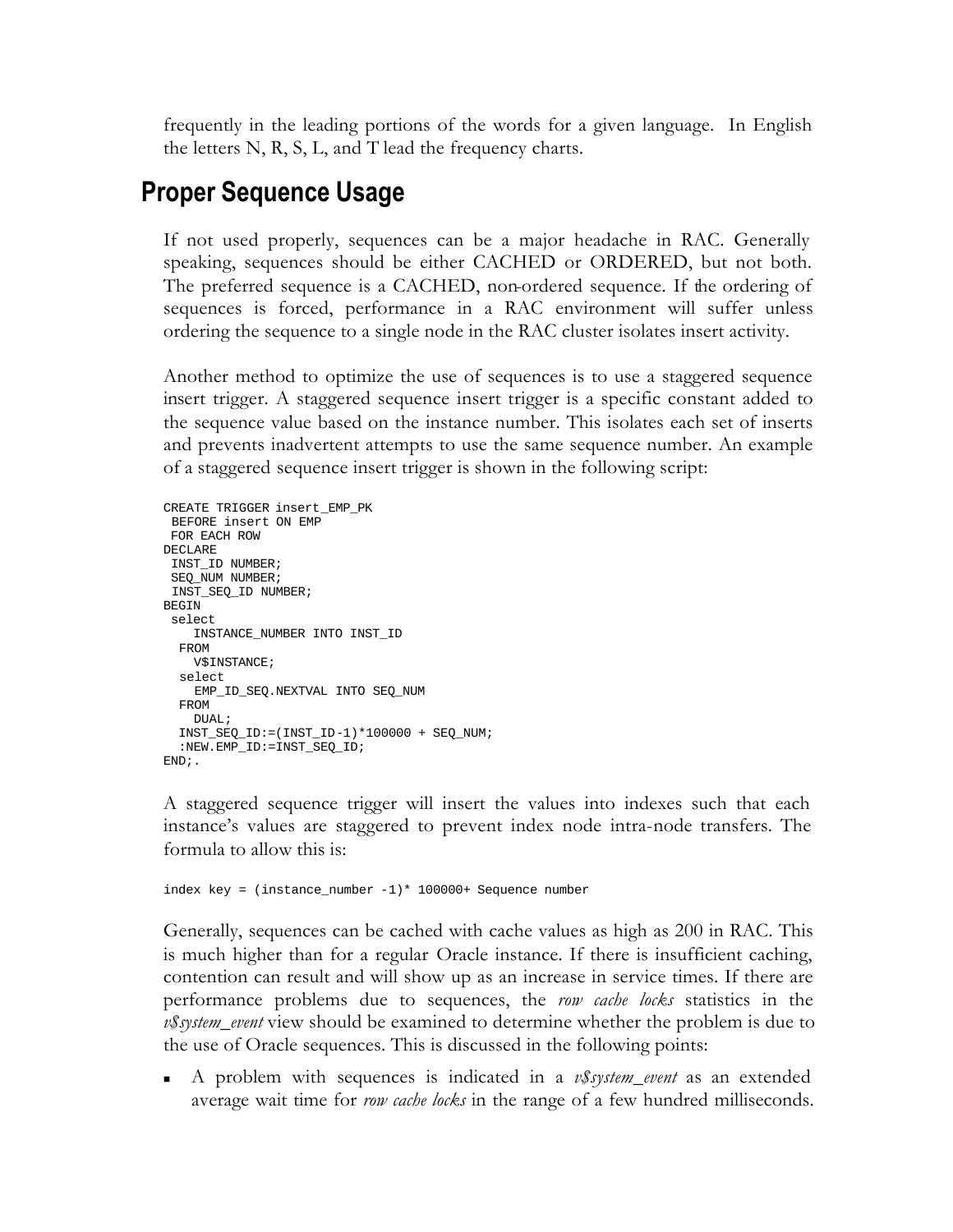The proportion of time waiting for *row cache locks* to the total time waiting for non-idle events will be relatively high.

<sup>n</sup> In the *v\$rowcache* view, for the *dc\_sequences* parameter, the ratio of *dlm\_conflicts* to *dlm\_requests* will be high. If this ratio exceeds 10 to 15% and the *row cache lock* wait time is a significant portion of the total wait time, it is likely that the service time deterioration is due to insufficiently cached sequences. For example:

```
SQL> col parameter format a15
SQL> select parameter, dlm_conflicts, dlm_requests, dlm_conflicts/dlm_requests 
ratio
   2 from v$rowcache
   3 where dlm_requests>0;
PARAMETER DLM_CONFLICTS DLM_REQUESTS RATIO
 --------------- -------------- -------------- -----------
dc_sequences 0 2 0
```
In some applications, the sequence numbers used must be sequential. An example would be the line numbers for a purchase order or perhaps check numbers for an automatic check printer. In this case, a sequence table may have to be used to store the highest sequence number. The value is read from the sequence table, increased by one, and then updated. While all of this occurs, the row for the sequence being used is locked, thus no one else can use it. If this type of logic must be used, the table should be placed in a tablespace with a 2048 block size and the *pctfree* should be set high enough that only one row per block is allowed. This will reduce the chances of intra-instance pinging, assuming there is more than one sequence stored in the table.

# **Tablespace Design in Real Application Clusters**

The goal in tablespace design is to group database objects according to their data access distribution patterns. The dependency analysis and transaction profiles of the database must be considered, and then tablespaces are divided into containers for the following objects:

- Frequently and randomly modified tables and indexes belonging to particular functional areas.
- <sup>n</sup> Frequently and randomly modified tables and indexes with a lower probability of having affinity to any functional area.
- Tables and indexes that are mostly READ or READ-ONLY and infrequently modified.

The following criteria must also be considered for separating database objects into tablespaces:

Tables should be separated from indexes.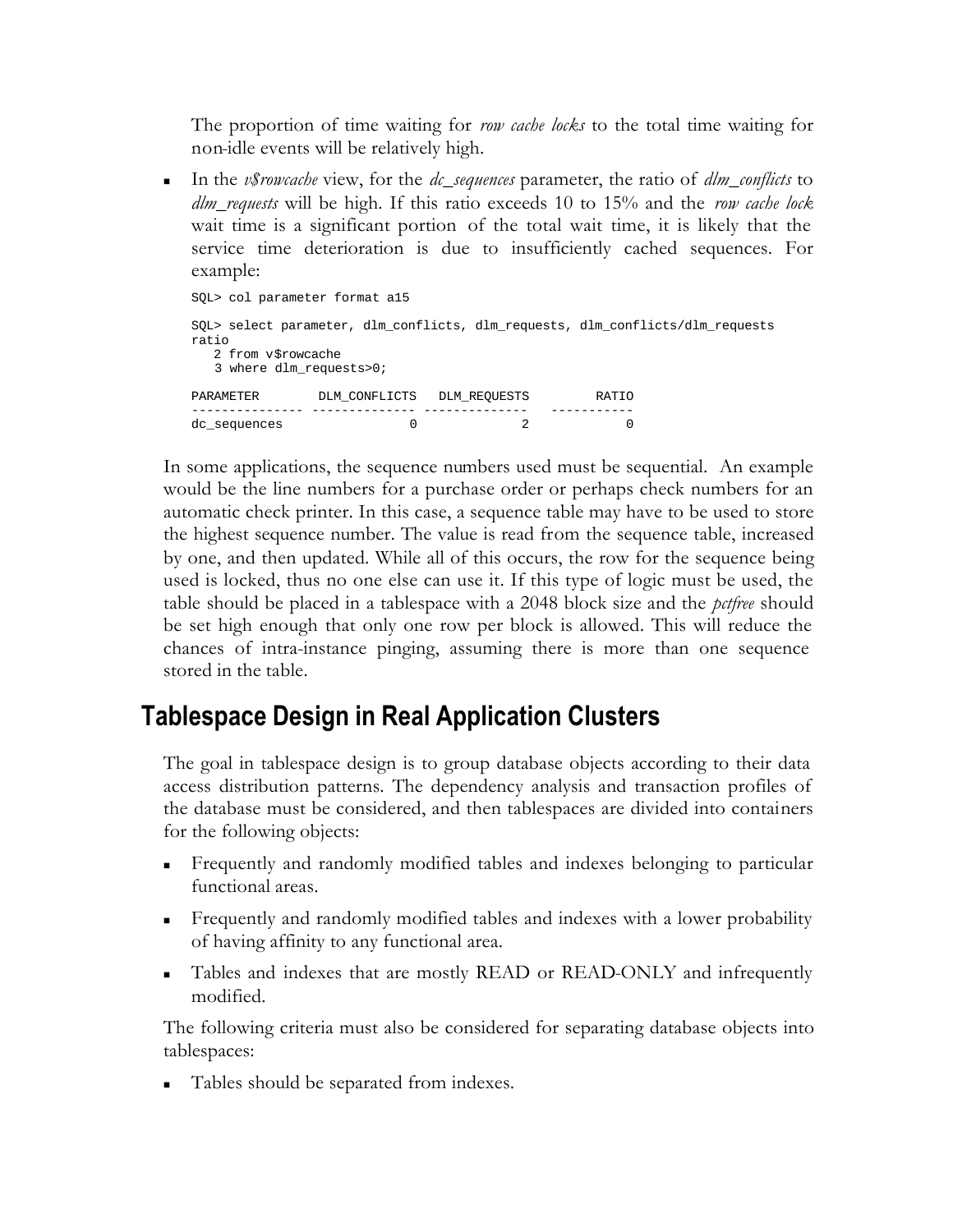- Assign READ-ONLY tables to READ-ONLY tablespaces.
- Group smaller reference tables in the same tablespace.

Using this strategy to group objects into tablespaces will improve the performance of Oracle's dynamic resource mastering. Oracle's dynamic resource remastering by datafiles algorithm re-distributes GCS resources to the instance where they are needed most. This remastering strategy is designed to improve resource operation's efficiency. Oracle remasters cache blocks to the instance with which the cache blocks are most closely associated based on historical access patterns. As a result, resource operations, after remastering, require minimal communication with remote instances through the GES and GCS.

#### **Extent Management and Locally Managed Tablespaces**

Allocating and de-allocating extents are expensive operations that should be minimized. Most of these operations in Real Application Clusters require interinstance coordination. A high rate of extent management operations can adversely affect performance in Real Application Clusters environments more than in single instance environments. This is especially true for dictionary-managed tablespaces.

#### **Identifying Extent Management Issues**

If the *row cache lock* event is a significant contributor to the non-idle wait time in *v\$system\_event*, there is contention in the data dictionary cache. Extent allocation and de-allocation operations could cause this. *v\$rowcache* provides data dictionary cache information for *dc\_used\_extents* and *dc\_free\_extents*. This is particularly true when the values for *dlm\_conflicts* for those parameters increase significantly over time. This means that excessive extent management activity is occurring.

### **Minimizing Extent Management Operations**

Proper storage parameter configuration for tables, indexes, temporary segments, and rollback segments decreases extent allocation and de-allocation frequency. This is accomplished using the *initial*, *next*, *pctincrease*, *minextents*, and *optimal* parameters.

### **Using Locally Managed Tablespaces**

Extent allocation and de-allocation overhead can be greatly reduced if locally managed tablespaces are used. For optimal performance and the most efficient use of space, segments in locally managed tablespaces should ideally have similar space allocation characteristics. This enables the tablespace to be created with the proper uniform extent size that corresponds to the ideal extent size increment calculated for the segments.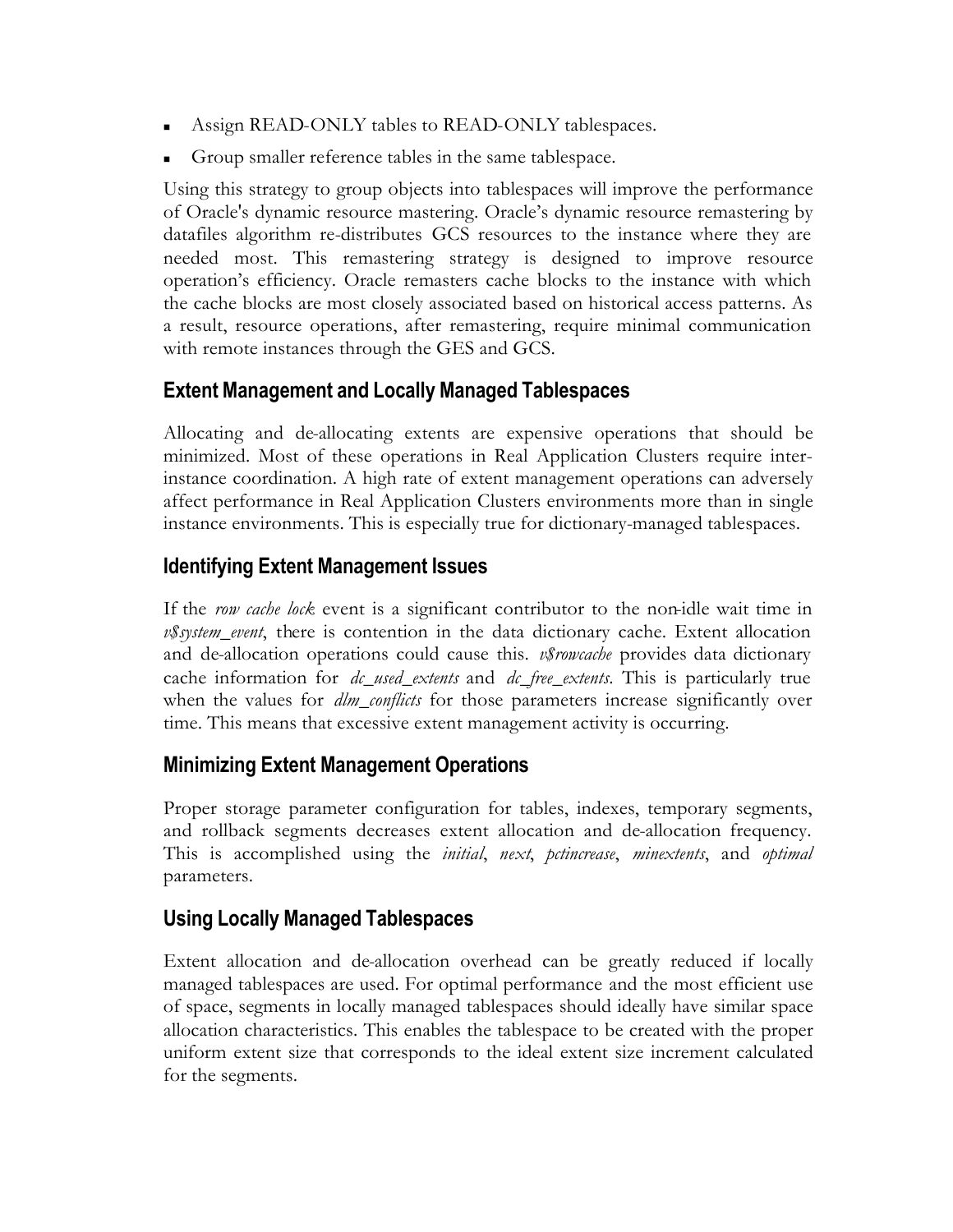For example, tables with relatively high insert rates can be placed in a tablespace with a 10MB *uniform extent size*. On the other hand, small tables with limited DML activity can be placed in a tablespace with a 100K *uniform extent size*. For an existing system, where tablespaces are not organized by segment size, this type of configuration can require significant reorganization efforts with limited benefits. For that reason, compromise by making most of the tablespaces locally managed, with AUTOALLOCATE instead of UNIFORM extent allocation.

#### **Minimizing Table Locks to Optimize Performance**

For RAC, table locks are coordinated through global inter-instance communication. Due to the fact that properly designed applications do not need to lock entire tables, table locks can be disabled to improve locking efficiency with minimal adverse side effects. Essentially, there are two methods for disabling table locks:

- Disabling table locks for individual tables.
- Setting *dml\_locks* to zero.

The following sections will examine these methods.

### **Disabling Table Locks for Individual Tables**

To prevent users from acquiring individual table locks, the following statement can be used:

ALTER TABLE table\_name DISABLE TABLE LOCK

When users attempt to lock tables with disabled locks, they will receive an error. To re-enable table locking after a transaction, the following statement can be used:

ALTER TABLE table\_name ENABLE TABLE LOCK

Using this syntax forces all currently executing transactions to commit before enabling the table lock. The statement does not wait for new transactions to start after issuing the ENABLE statement. The disadvantage to this statement is that it must be executed for all tables that may experience improper locking.

To determine whether a table in the schema has its table lock enabled or disabled, the *table\_lock* column in the *user\_tables* data dictionary table should be queried. If SELECT privilege is on *dba\_tables*, the table lock state of other user's tables can be queried as well. The *all\_tables* views can be used to see the locking state of tables for which a user has been granted SELECT privileges.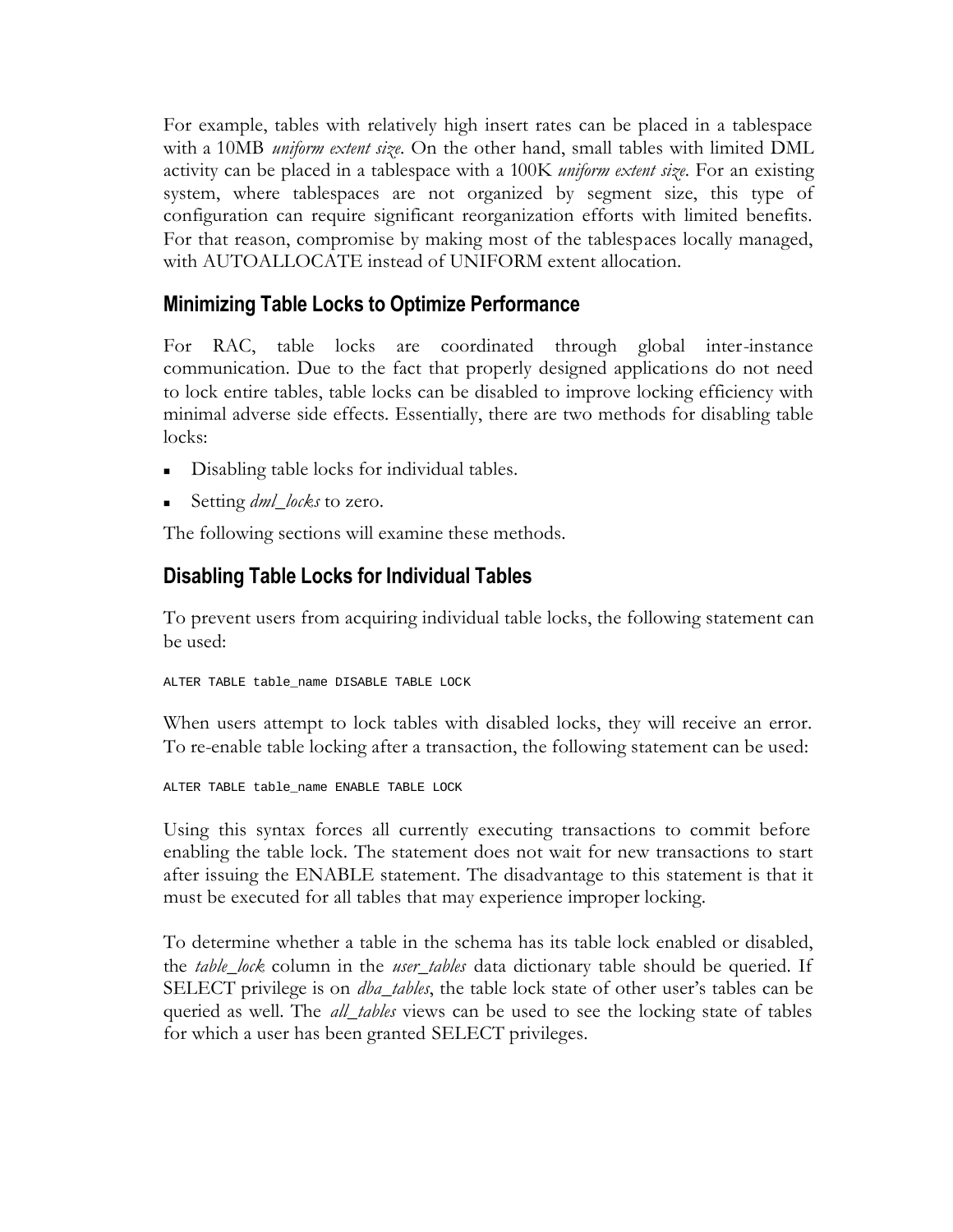### **Setting** *dml\_locks* **to Zero**

Using the *dml\_locks* initialization parameter, table locks can be set for an entire instance. This will disable the DROP TABLE, CREATE INDEX and LOCK TABLE commands. If these commands are not needed, *dml\_locks* should be set to zero to minimize lock conversions and achieve maximum performance. DDL statements cannot be executed against tables with disabled locks.

SQL\*Loader checks the flag to ensure that there is not a non-parallel direct load running against the same table. The use of direct load forces Oracle to create new extents for each session.

If *dml\_locks* are set to zero on one instance, it must be set it to zero on all instances. If non-zero values are used with the *dml\_locks* parameter, the values need not be identical on all instanc es.

### **Performance for Object Creation in Real Application Clusters**

In any Oracle database, DDL statements should be used for maintenance tasks, not during normal system operations. For example, global temporary tables or PL/SQL tables should be used rather than permanent tables for reports. If this guideline is followed, in most systems, the frequency of DDL statements should be low.

If the application has to create objects frequently, performance degradation to the RAC environment will occur. This is due to the fact that object creation requires inter-instance coordination. A large ratio of *dlm\_conflicts* to *dlm\_requests* on the *dc\_object\_ids* row cache in *v\$rowcache,* the same SELECT as was used for sequences will work here as well, along with excessive wait times for the *row cache lock* event in *v\$system\_event*, is indicative that multiple instances in the cluster are issuing excessive amounts of concurrent DDL statements.

About the only method to improve object creation performance in these situations is to set event 10297 so that it caches *object\_id* values. This will improve concurrent object creation by eliminating the recursive DDL and some of the intra-instance pinging. To set event 10297, the following line can be added to the initialization parameter file:

event="10297 trace name context forever, level 1"

If the additional level argument is set to one, the caching behavior is automatically adjustable internally. Otherwise, the level can be set to the desired cache size.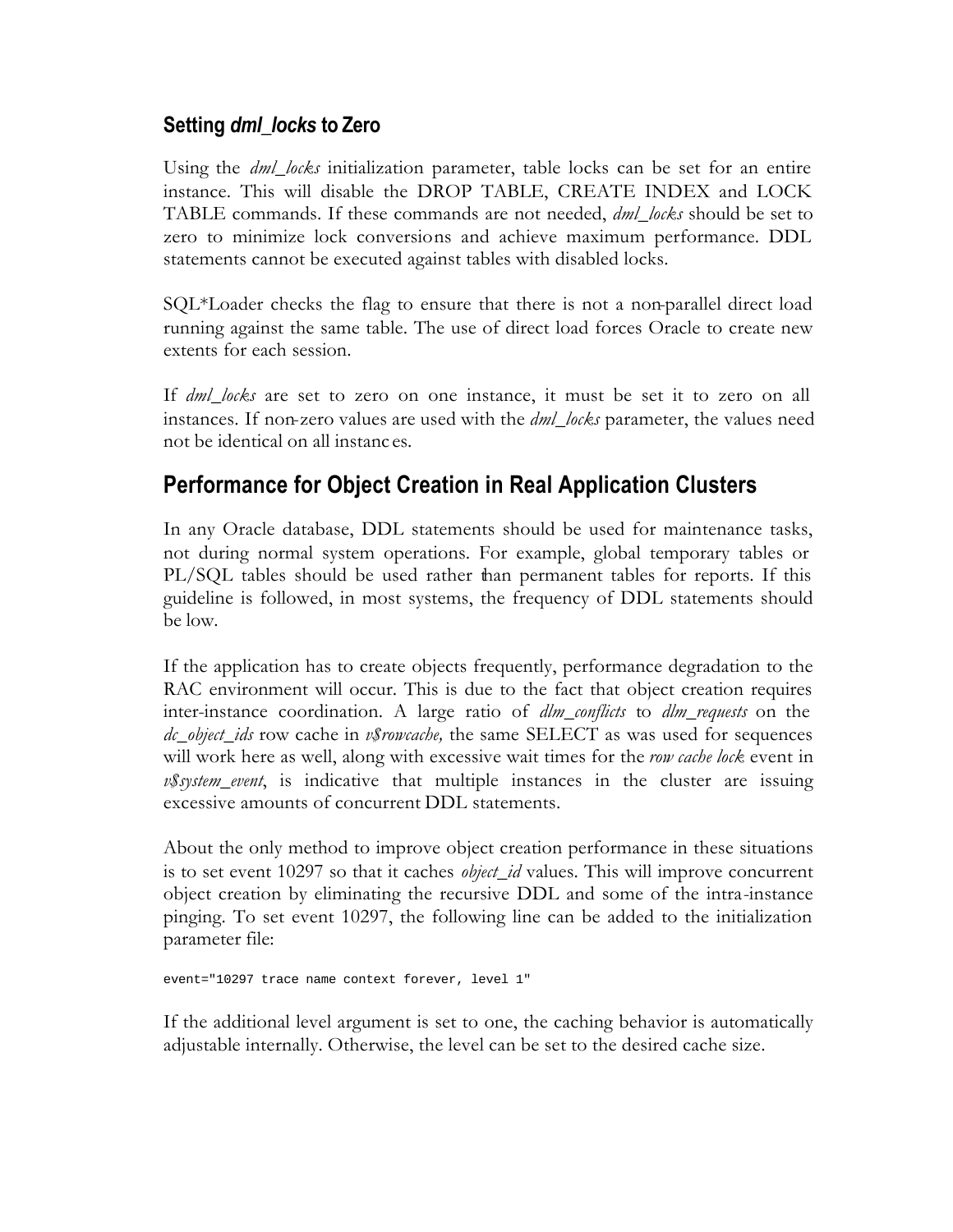# **Conclusion**

Cache fusion in Oracle10g RAC introduces an improved diskless algorithm that handles cache coherency more efficiently than Oracle's earlier disk-ping-based architectures. This enables simpler database designs to be implemented while achieving optimal performance. However, great care must be taken to select the fastest interface and network components to get optimal performance from the cluster interconnect in order to realize the true benefits of Oracle's improvements.

Designing for true high availability starts with redundant hardware. If there are multiple single-points of failure, the finest RAC implementation in the known Universe will do little to achieve high availability.

The response time and throughput requirements placed on the system by servicelevel agreements and customer/client expectations ultimately determine whether a data and functional partitioning strategy should be implemented and how stringent the strategy must be. The response time and throughput needs for the application also determine how much effort needs to be invested to achieve an optimal database design.

To determine how to allocate work to particular instances, start with a careful analysis of the system's workload. This analysis must consider:

- System resource consumption by functional area.
- Data access distributions by functional area.
- Functional dependencies between application software components.

Proper implementation of a strategy that considers these points will make the system more robust and scalable.

The old  $80/20$  rule applies here;  $80\%$  or more of the overhead results from  $20\%$ or less of the workload. If the 20% is fixed by observing some simple guidelines, tangible benefits can be achieved with minimal effort. Workload problems can be corrected by implementing any or all of the following:

- <sup>n</sup> Use Oracle automated free list management, or define free list groups for partitioned, as well as non-partitioned, data that is frequently modified.
- Use read-only tablespaces wherever data remains constant.
- Use locally managed tablespaces to reduce extent management costs.
- Use Oracle sequences to generate unique numbers and set the CACHE parameter to a high value, if needed.
- Use sequence staggering to help prevent index block contention.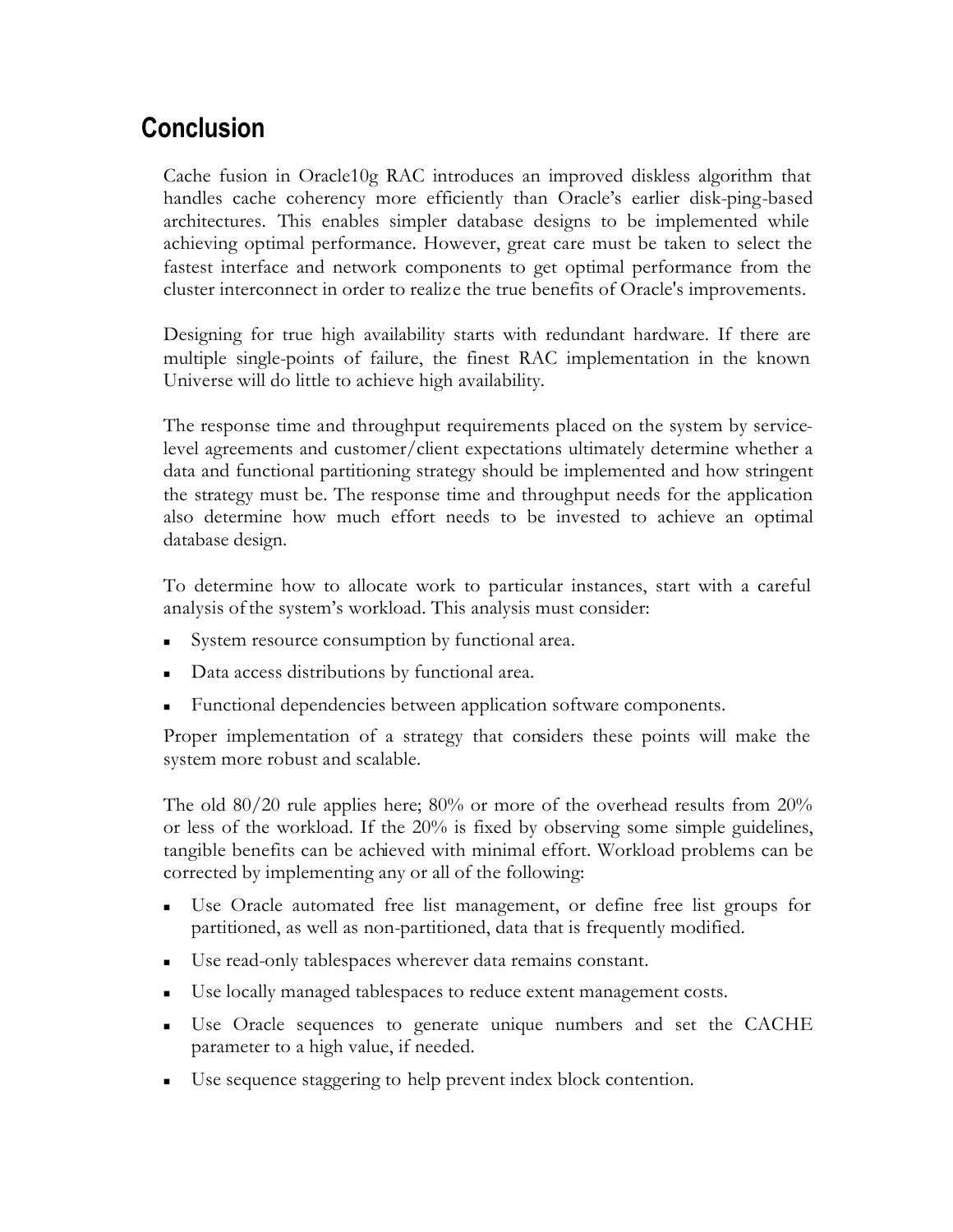If possible, reduce concurrent changes to index blocks. However, if index key values are not modified by multiple instances, or if the modification rate is not excessive, the overhead may be acceptable. In extreme cases, techniques like physical table partitioning can be applied.

--------------------------------------------------------------------



This is an excerpt from **Oracle 10g Grid & Real Application Clusters: Oracle10g Grid Computing with RAC (http://www.rampantbooks.com/book 2004 1 10g grid.htm),** by Mike Ault and Madhu Tumma.

Oracle10g Grid and RAC is the first-of-its-kind reference for Oracle Grid computing. Covering all areas of Oracle Grid computing, this book is indispensable for any Oracle DBA who is charged with configuring and implementing Oracle10g Grid with server blades.

This text presents a complete guide to the installation, configuration and design of Oracle Grid and 10g RAC. It supplies expert internals of shared disk technology, raw devices and RAID, and exposes the internal configuration methods for server blades. The text also demonstrates the use of Oracle Grid using the Enterprise Manager Grid control utility.